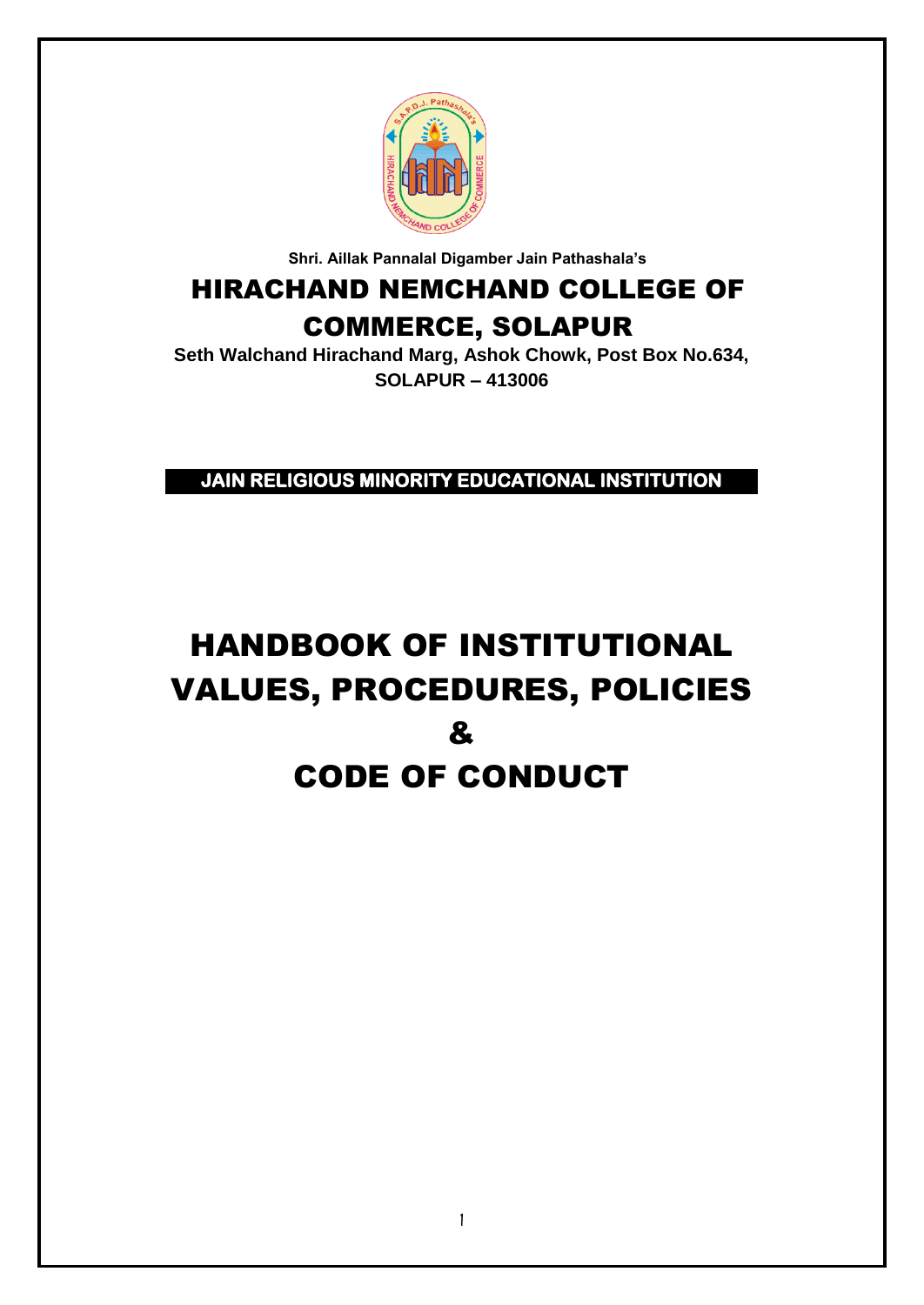

# HANDBOOK OF INSTITUTIONAL VALUES, POLICIES & CODE OF CONDUCT

## **Contents**

- **About the College**
- **Institutional Values**
- **Recruitment & Service Conditions for Staff**
- **Code of Conduct**
- **Code of Ethics for Research Scholars**
- **Procedures & Policies**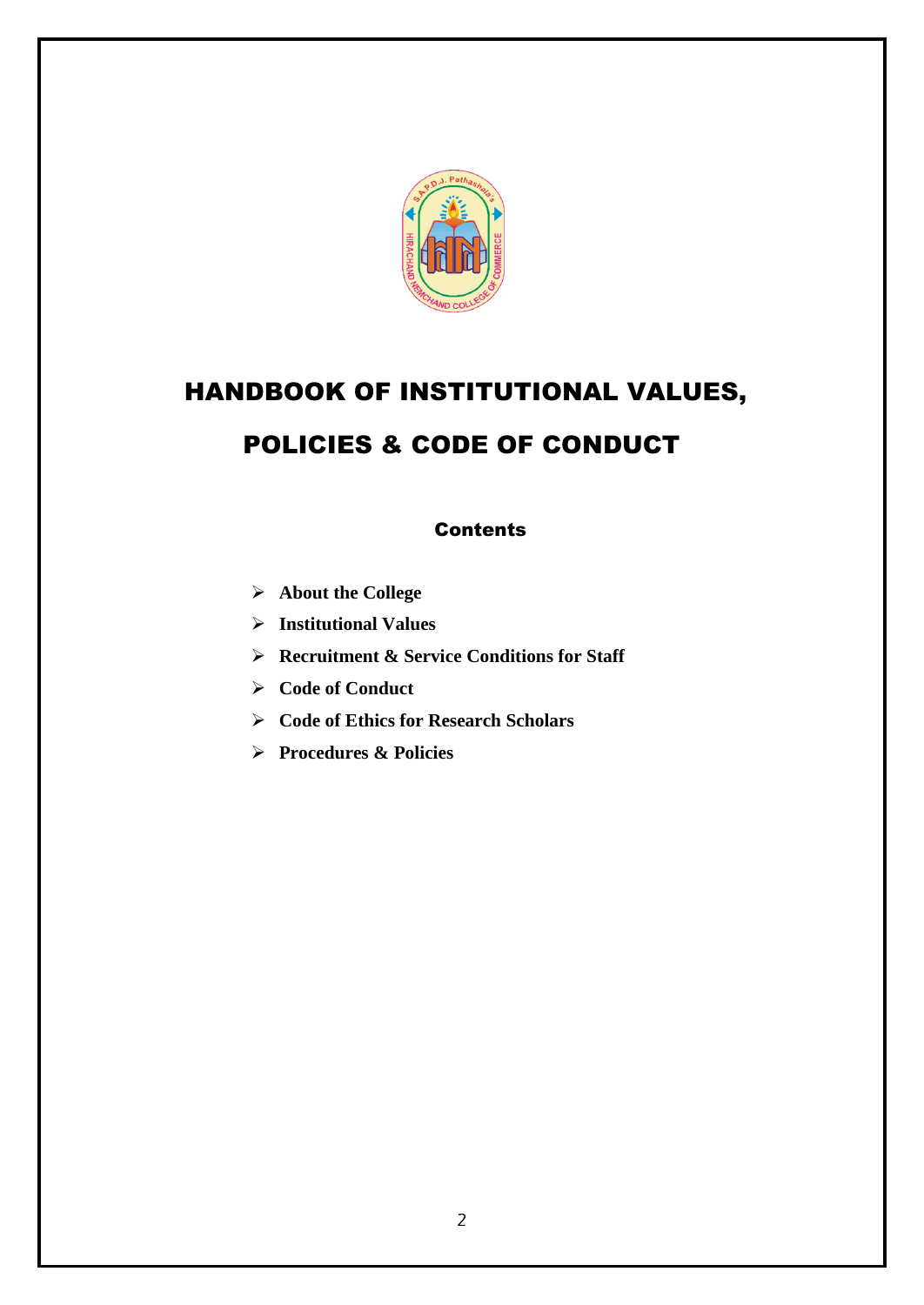### **About the College**

Hirachnd Nemchand College of Commerce, Solapur (affiliated to Solapur University, Solapur) was established on 8th July 1972 with an aim to impart quality education and develop competent students ready to face challenges of the competitive world. The college offers conventional and professional programmes including B. Com, M.Com, MBA., BBA, BCA. and the vocational section at junior college level. CA-CPT / Foundation Course-Integrated with XI & XII Commerce (Non – Grant Section) provides professional guidance at plus two level.In addition, the college also offers certificate courses which aim to develop skills sets necessary to encash the job opportunities available in the competitive world.

#### **Vision:**

To develop competent students by imparting value based quality education with a commitment to their ethical and multidimensional development which will contribute towards their social and financial well-being.

#### **Mission:**

To cater to the academic and professional aspirations of the students through value based

education and promoting the development of socially marginalized students in order to uphold social equality with an objective of supplying ethical human capital in the form of globally competent entrepreneurs, managers and businessmen.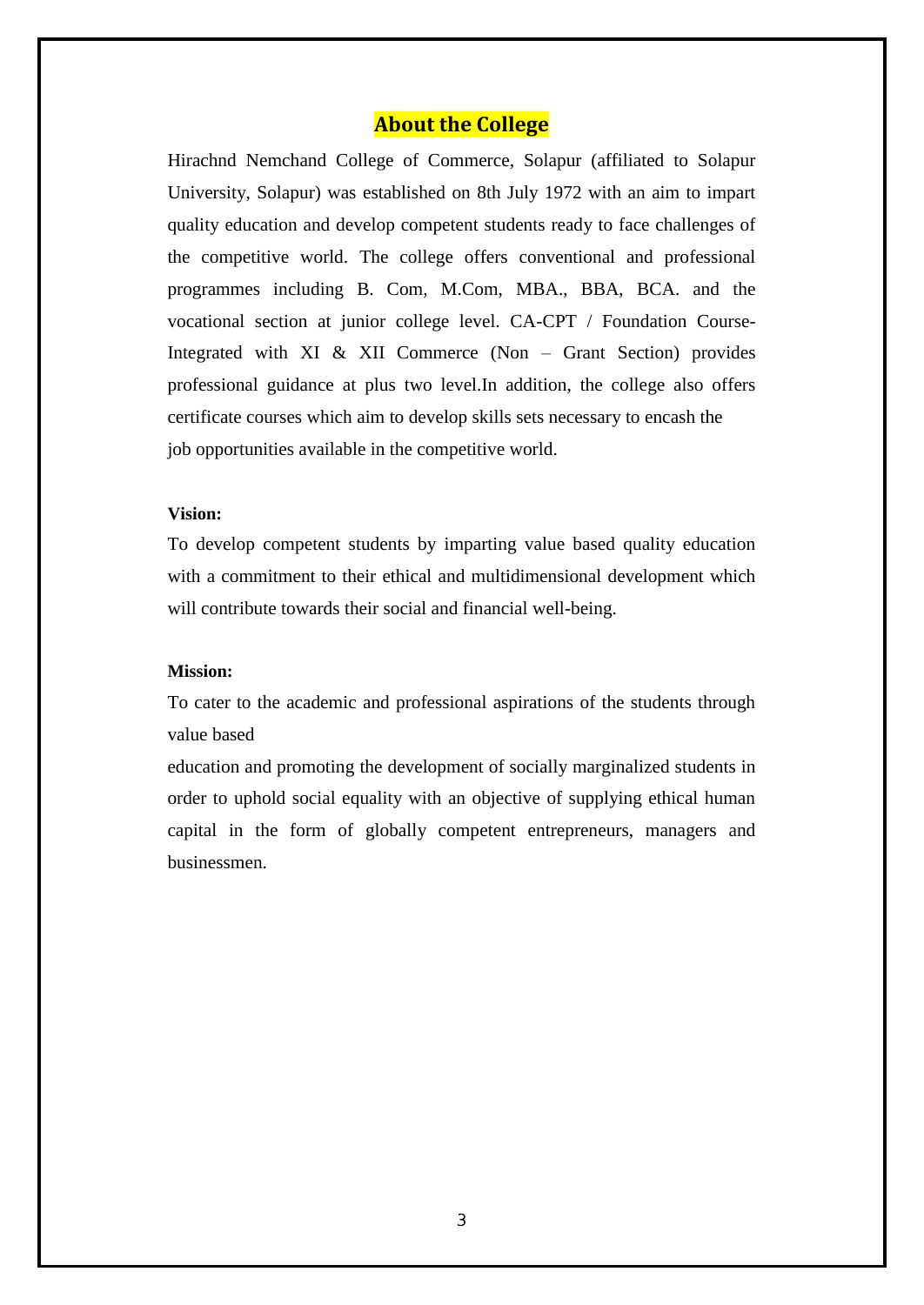# **Core Values of the Institute**

Built on the vision that education serves as a keystone in improving society and building better future for all, the institution is committed to upholding a set of core values which serve to guide and shape the vision and mission of the institution.

#### **These Core values are :**

- **Commitment towards pursuit for excellence**
- **Ethical and moral development**
- **Accountability and Responsibility**
- **Respect and Compassion**
- **Discipline and integrity**
- **Promotion of peace and harmony**

The institute is committed towards inculcating highest standards of honesty, fairness, respect, compassion and professional ethics while enhancing the Employability and Entrepreneur skills of students. This is in line with our aim for all round development of students through Excellence in Academics, Sports and Extra-Curricular Activities.

Students are taught about importance to adhere to on and off campus discipline . We nurture them to be socially responsible citizens and human beings with a commitment towards upholding environment sustainability, gender equality, community development, unity in diversity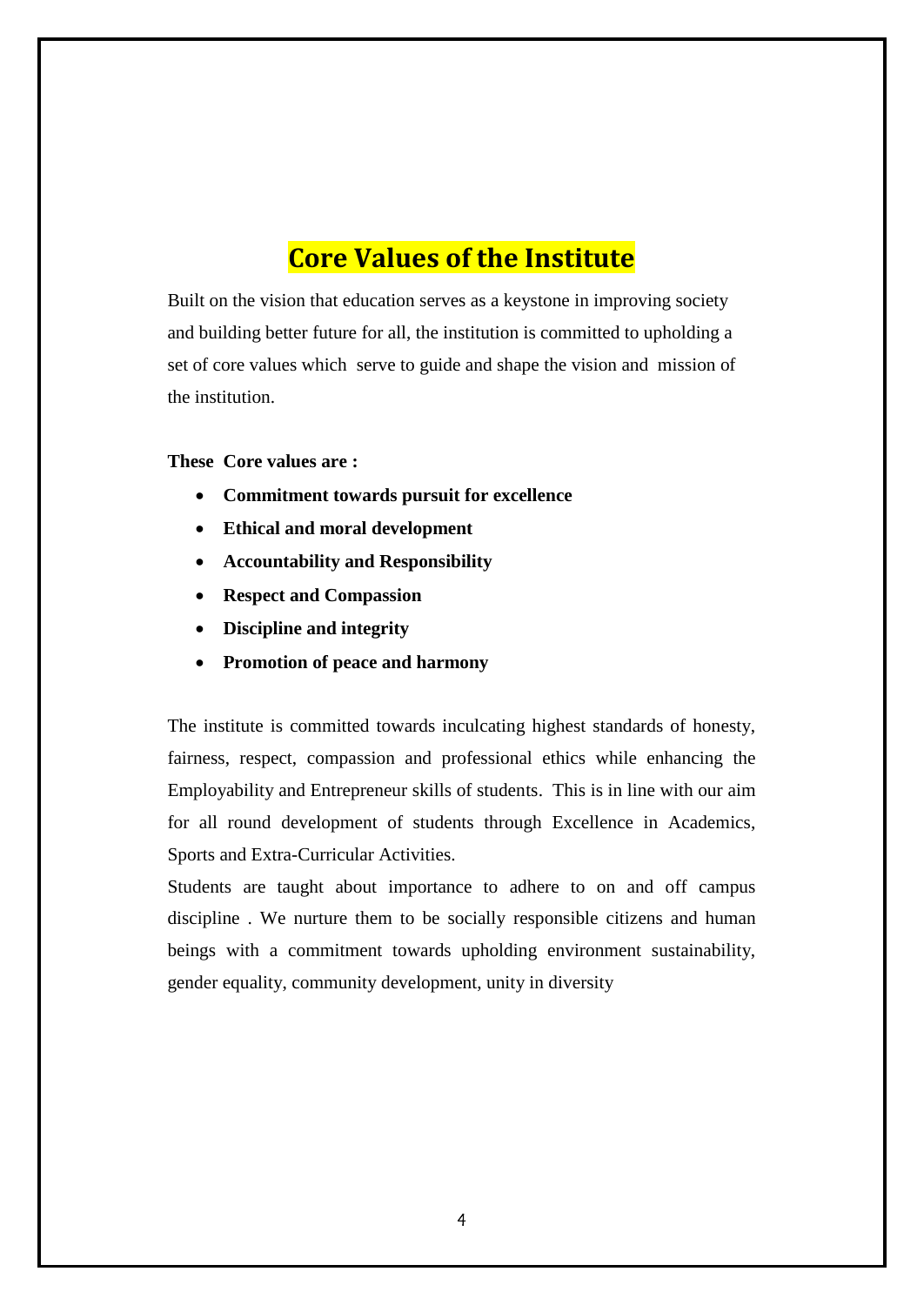### **RECRUITMENT & SERVICE CONDITIONS FOR STAFF**

#### **METHOD OF RECRUITMENT –Screening & Interview**

Recruitment of teaching staff be done through the selection committee constituted for the Minority Educational Institution as per rights conferred under Article 30(1) of the Constitution of India. Being a Minority Educational Institution (MEI), the provisions regarding Roster and reservation policy are not applicable. The recruitment process be initiated by the institute only after understanding staff requirements from time to time.

Recruitment of adhoc faculty member is normally done during the month of June.

Notification of vacancies in any cadre or category is not mandatory on the part of Minority Educational Institution.

Vacancies to be filled through Selection Committee approved for the minority educational institution. Publication of advertisement is not mandatory for MEI however the college may give an advertisement calling for more applications.

Screening of applications is done by the screening committee appointed by the Principal.

Short listed candidates are informed through call letters and/or over telephones/mobile by the office at least 07 days before actual date of interviews. At times, Walk-in interviews can also be conducted for immediate postings.

MEI Selection Committee be constituted as per the rights conferred under the Article 30(1) of the Constitution of India and so also as per the NCMEI Act for selection of candidates on adhoc/temporary / Regular posts.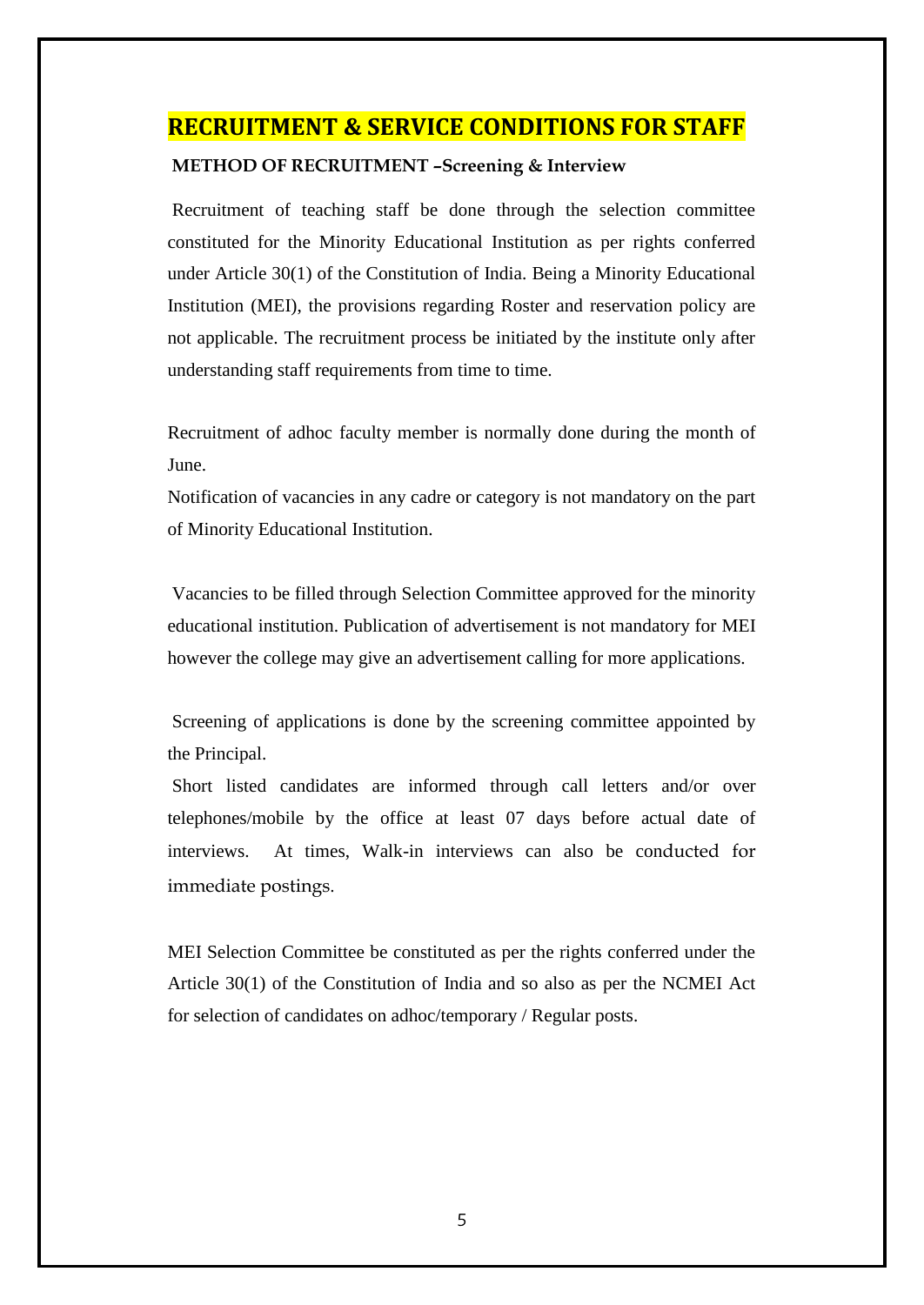#### **PAY SCALES:**

 Pay for the candidates selected through Approved Selection Committee be fixed as per prevailing rules and regulations of UGC and Government of Maharashtra.

Pay for the candidates selected on temporary posts/adhoc posts is fixed by the selection committee as approved by the Governing Council of the S.A.P.D.Jain Pathashala, Solapur for the respective post based upon the qualification and experience of the candidate.

Higher Pay Packages for exceptional and experienced candidates are fixed by the of the management of the Trust.

#### **SERVICE CONDITIONS FOR THE STAFF**

Every member of the staff shall agree to abide by all the conditions herein stated and also such conditions as may be stipulated from time to time by the UGC / Government of Maharashtra/ other competent authority

Staff shall employ himself / herself honestly, efficiently and diligently under the orders and instructions of the Principal/Designated Authority or other officers under whom he/she shall, from time to time, be placed. He / she shall discharge all duties pertaining to the office and perform in such a manner which may be required of him / her or which are necessary to be done in his / her capacity as aforesaid.

Every member of the staff shall devote his / her whole time to the duties of the said employment and shall not, either directly or indirectly, carry on or be concerned / involved in any trade, business or canvassing / private consulting work, private tuition or the like of a remunerative kind .

Notwithstanding anything contained above, whenever any consultation work for any private firm or institution is undertaken by the college, such members of the staff as are required will be commissioned by the college, with/without additional remuneration or honorarium as prescribed by the college, from time to time.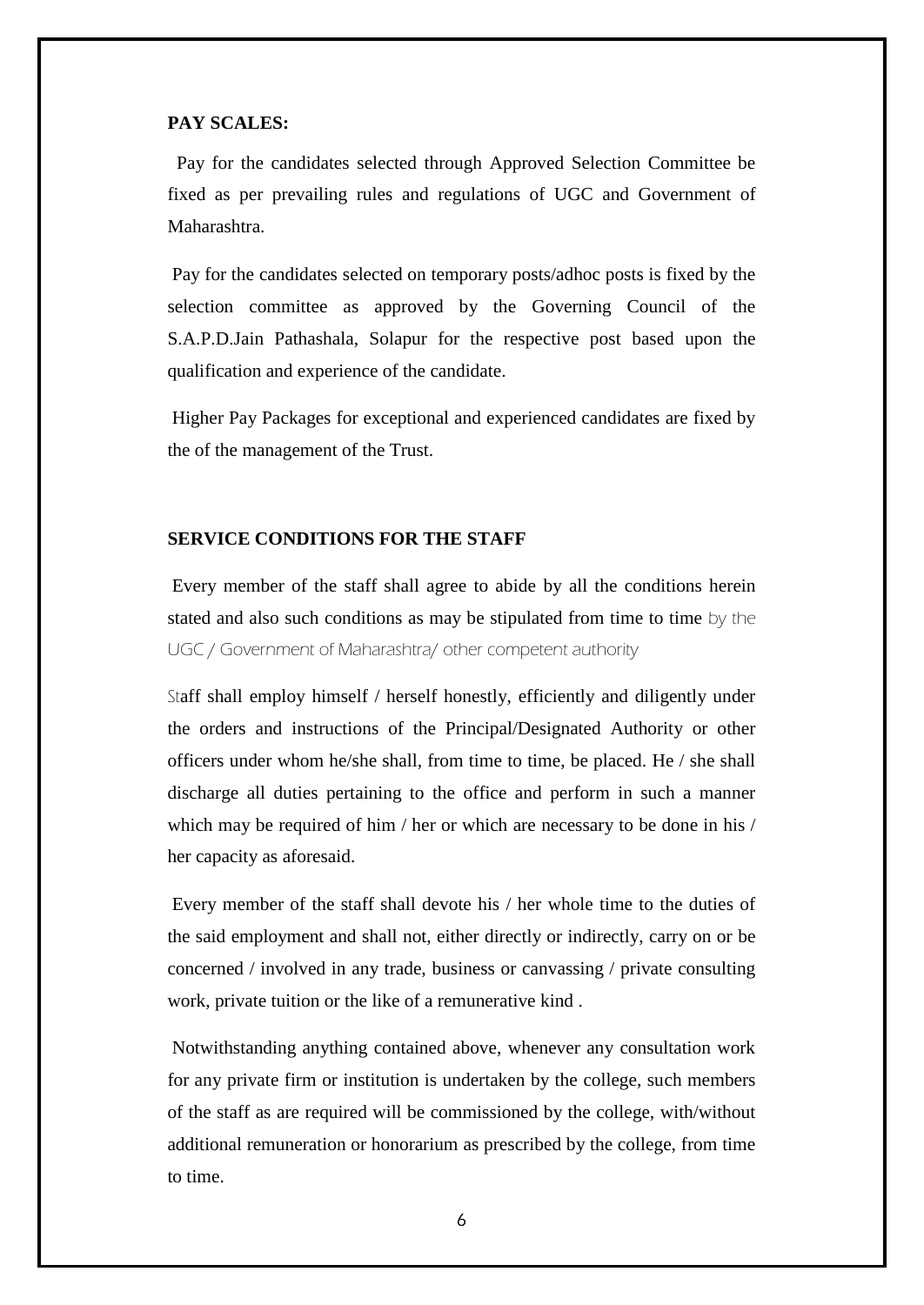Any staff member, on appointment, except on contract, CHB or on purely temporary basis, shall be on probation for a period of two years.

Teaching staff members and supporting staff members should reach college well before the commencement of regular class hours/practical hours/working hours for the day unless they are on duty outside the campus, or on leave. Class-IV employees should clean labs/class rooms and other units/ sections in the campus, as duty allotted, every day. Late-coming and early leaving the college will be dealt with separately by the competent authority as per the regulations in force. Time for leaving college for Class-IV employee is 30 minutes later the scheduled time and they should reach college 30 minutes before the scheduled time

Staff should be available in the college premises during the entire period of office hours, on all working days.

If a staff member on any kind of leave has to be out of station, he / she should intimate the Principal/Head of Department his/her exact out station address in his/her leave application.

No member of the staff shall apply, during the period of his / her service in this institution, for an appointment outside, except with the prior permission of the management and such application should be routed through the Principal. Any breach of this rule will be viewed seriously and suitable disciplinary action will be taken. No member of the staff shall send an application for study or training, except with the prior permission of the Principal.

In a case wherein a member of the teaching or non-teaching staff commits any misconduct in discharge of his / her duties, the Principal/Designated Authority has got discretion to award punishment such as warning, censure, withholding of increment with or without cumulative effect after conducting an enquiry by a committee constituted by the Principal/Designated Authority.

Staff members should get prior permission from Management / Principal/Designated Authority to contact any outside agency or government departments for any matter related to the college.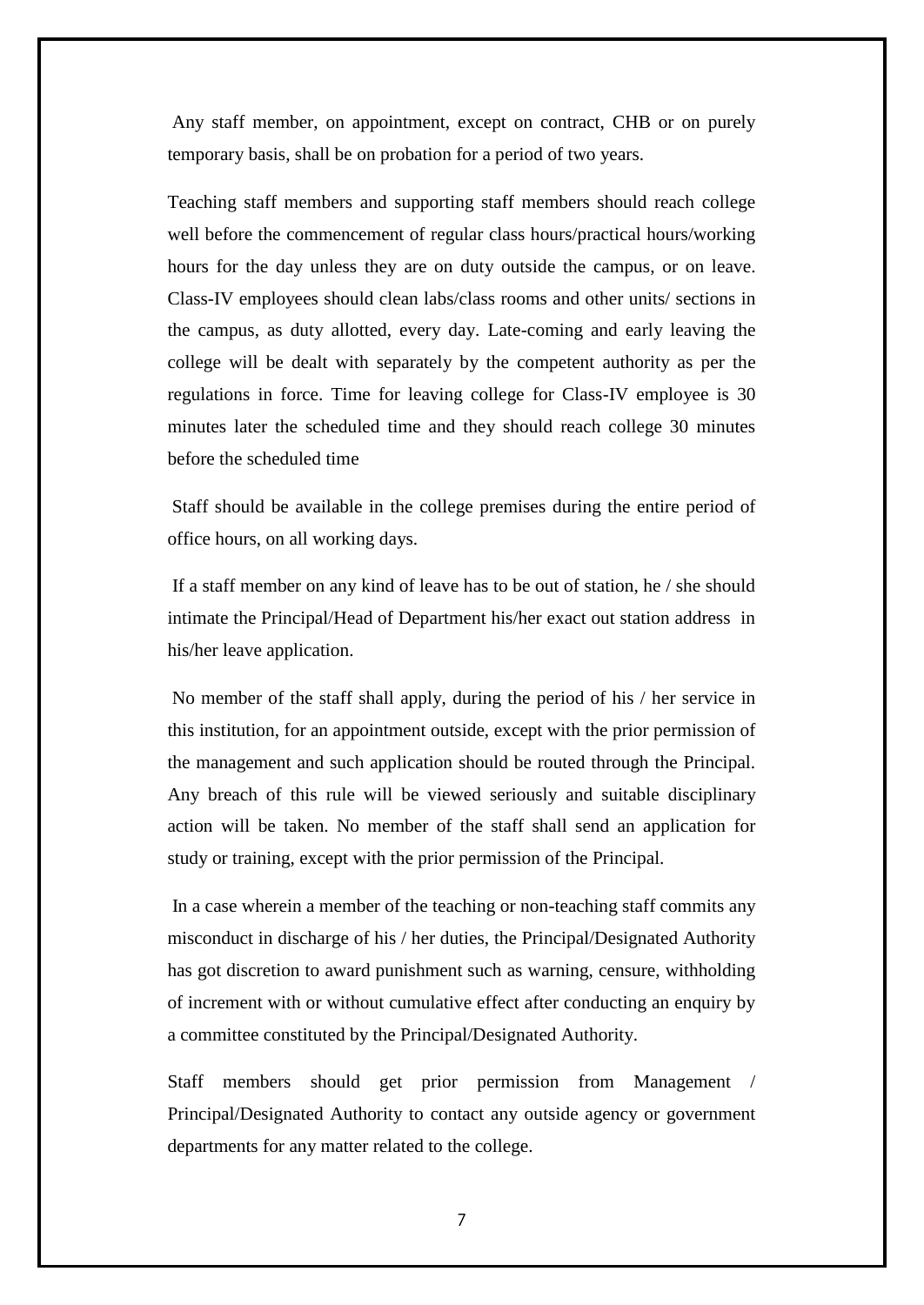If a staff member draws advance from the college to meet financial expenses for official tour or for arrangement of a college event, he / she shall settle the account within 21 days from the date of drawing of advance or within 7 days after the completion of the event for which advance was drawn failing which the advance shall be adjusted from his salary.

Staff Members, if and when relinquishing their job, shall hand over their jobs and responsibilities and get the NOC from all departments concerned .

All members of the staff shall be governed by general rules / norms also practiced by college from time to time.

An order of suspension made or deemed to have been made under this bye-law shall continue to remain in force until it is modified or revoked by the authority competent to do so.

#### **CONDUCT AND DISCIPLINE FOR STAFF**

Every employee shall, at all times, maintain absolute integrity and devotion to duty

Every employee shall abide by and comply with the rules and regulations of the college.

Every employee shall extend utmost courtesy and attention to all persons with whom he/she is to deal in with the course of his/her duties.

No employee shall be a member, or be otherwise associated with, any political party or any organization which takes part in politics, nor shall he/she take part in, subscribe in aid of, or assist, in any other manner any political movement or activity.

 The employee of the College shall strictly abide by any law relating to intoxicating drink or drug in force in any area in which he may happen to be for the time being and not to be under the influence of any intoxicating drink or drug during the course of his duty.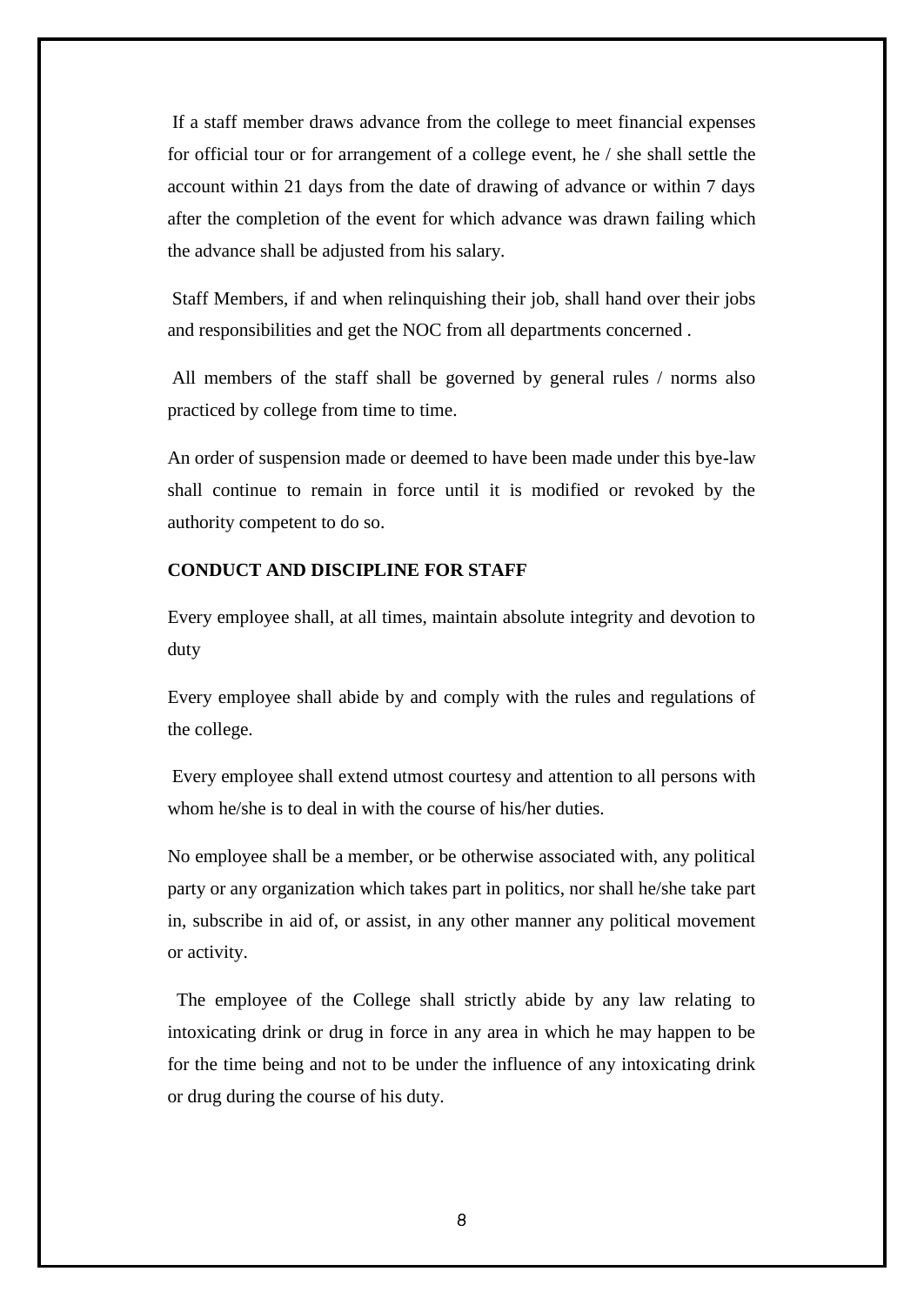For the development and progress of the college/department, all members of the staff should work as a team and they should also maintain a cordial relationship with other departments.

In any meeting or assembly, decorum should be maintained and difference of opinion, if any, shall be expressed politely in diplomatic words without hurting the feelings of others.

The Chairman or any other competent authority may place an employee under suspension when disciplinary proceedings against him are contemplated or are pending or a case against him in respect of any criminal offense is under investigation, inquiry or trial.

An employee who is detained in police or judicial custody, whether on a criminal charge or otherwise for a period exceeding 48 hours or is sentenced to a term of imprisonment exceeding 48 hours by a court of law and is not forthwith dismissed or removed or compulsorily retired consequent to such conviction, shall be deemed to have been suspended with effect from the date of his detention / conviction by an order of the Chairman and shall remain under suspension until further orders.

#### **Promotional Policies: For Faculty:**

Career Advancement Scheme implemented strictly in accordance with UGC & Government of Maharashtra Rules.

GOVERNMENT OF MAHARASHTRA Higher & Technical Education Department Government Resolution No. Misc-2018/C. R.56/18/UNI-1 Mantralaya Annex, Mumbai – 400 032 Date: 08 March, 2019

#### **For Non-Teaching Staff :**

Time bound promotions to Non-Teaching staff: The staff who have completed 10/20/30 years of continuous service and having good performance are placed in higher pay scale as per the rules of government of Maharashtra.

#### **TERMINATION OF SERVICE**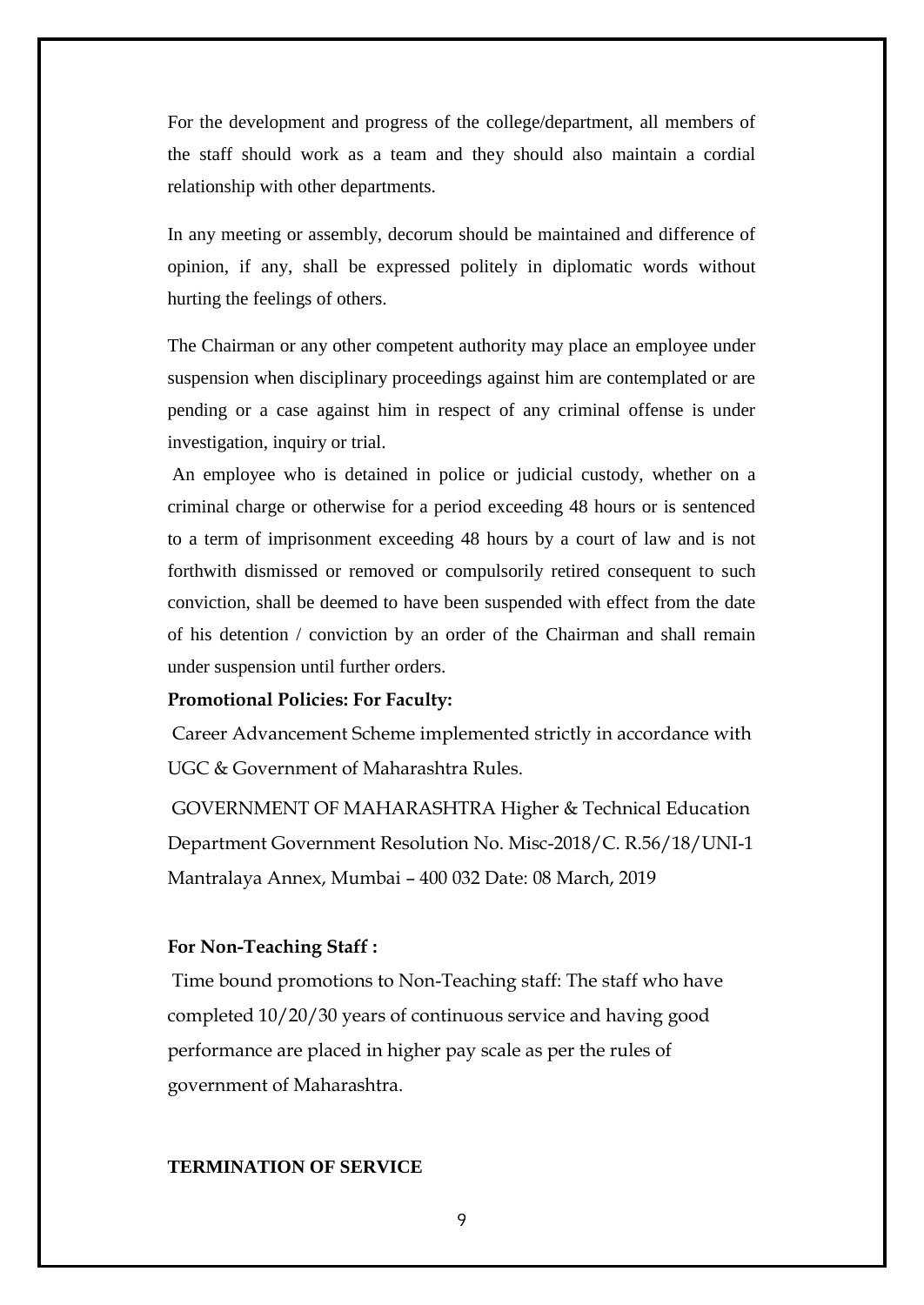A member of the staff shall have his / her service terminated by giving one month notice or one-month salary in lieu thereof, in case of temporary appointment or during probationary period. In case of permanent service three months notice or three months gross salary must be given.

The Management shall have the power to terminate the services of a member of the staff of the college, for any of the following reasons:

a. Serious misconduct and negligence of duty;

b. Gross insubordination;

c. Physical or mental unfitness; and

In such termination cases, the staff member will not be eligible for any terminal benefit.

#### **APPEALS AND REVIEW**

The staff members of the College are welcome to submit their appeals or grievances if any to the Principal / Competent Authority/Redressal Committees, so constituted, for review and redress through proper channel.

## **CODE OF CONDUCT FOR STUDENTS**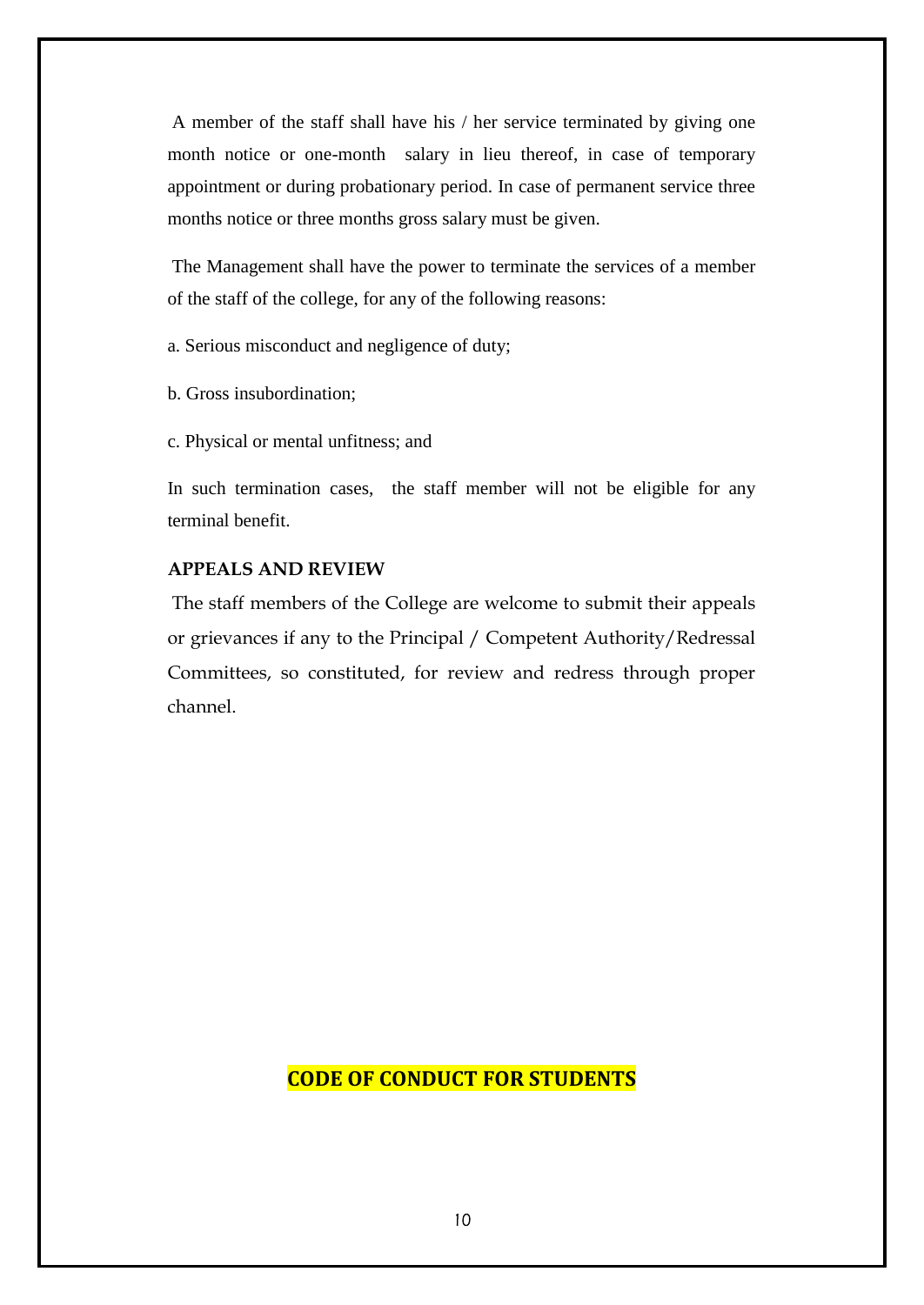• The student must observe and strictly follow the disciplinary rules and regulations of the Institute.

 Any act of indiscipline or misbehavior by any student will attract severe punishment.

• Damage to Institute & campus property due to negligence/lack of care would attract punishment and compensation for loss caused.

• Students shall only use the waste bins for disposing waste materials in classrooms, hostels and offices to make the college campus free from plastic and other litter.

• Students have to park their vehicles in parking zone only.

 Students are prohibited from indulging in anti-institutional, antinational, antisocial, communal, immoral or political expressions and activities within the Campus and hostels.

o Disciplinary action will be initiated against students indulging into eve teasing, molestation, ragging, harassment, bullying and untoward incidents.

 All Educational tours or Industrial visits shall be accompanied by the faculty members after obtaining necessary undertaking from the Parents / Guardian of the students'

 Unauthorized entry of outsiders into the campus as well as hostels is strictly prohibited. Without specific permission of the authorities, students shall not bring outsiders to the College or hostels.

 Any case of criminal activity or violation of law and order in the College Campus will be reported to the police.

 Every student must carry with him / her college and campus I-card every day while attending lectures and appearing for various examinations.

 The student should carry identity card with him / her regularly and the identity card should be produced when demanded by the authorized persons of the Institute.

 If student has lost library card or I-card, it should be reported immediately to the coordinator / HOD and the librarian with an application.

. Students are expected to wear college uniform regularly.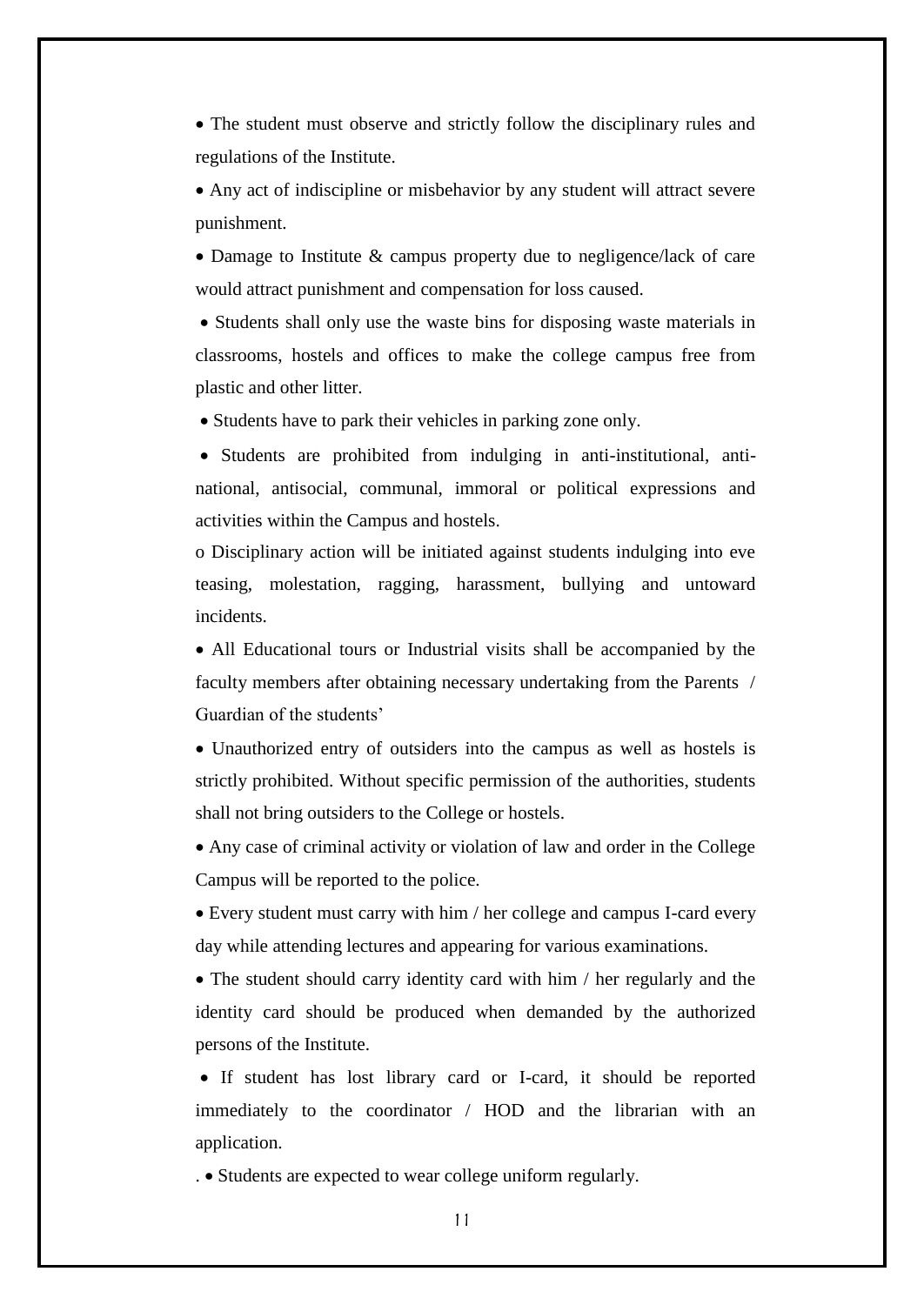The student should switch off their mobile phones while in the classroom, Laboratory, Library etc. as per notification.

 Mobile phone is strictly prohibited in the classroom, library and in the exam hall during the examination

Loss or theft of mobiles, modern means of communications, valuables and other belongings are at students' risk.

• Student should be regular in attendance for all sessions during the day.

• Student should have at least 75% attendance in the Lectures of every subject

 If the student is found irregular in attendance, disciplinary action will be taken.

 On no account will students be allowed to remain absent for any midsemester, term-end examination conducted by the Institute or continuous assessment conducted by faculty in class. The student will be entirely responsible for such absence.

Smoking, Eating Tobacco, Chewing gum , drinking alcohol strictly prohibited in college campus.

Strict ACTION will BE TAKEN AGAINST STUDENTS INDULGING AND ABETTING IN Ragging as per the Directions of Hon'ble Supreme court of India. MAHARASHTRA ACT NO. XXXIII OF 1999, THE MAHARASHTRA PROHIBITION OF RAGGING ACT, 1999. (As modified up to the 29th August 2012)

#### **The Maharashtra Prohibition of Ragging, Act,1999**

1. Ragging within or outside of any educational institution is prohibited under The Maharashtra Prohibition of Ragging Act, 1999 Act 33 of 1999 under Article-1 and Article-2

2. Whoever directly or indirectly commits, participates in, abets or propagates ragging within or outside any educational institution shall, on conviction, be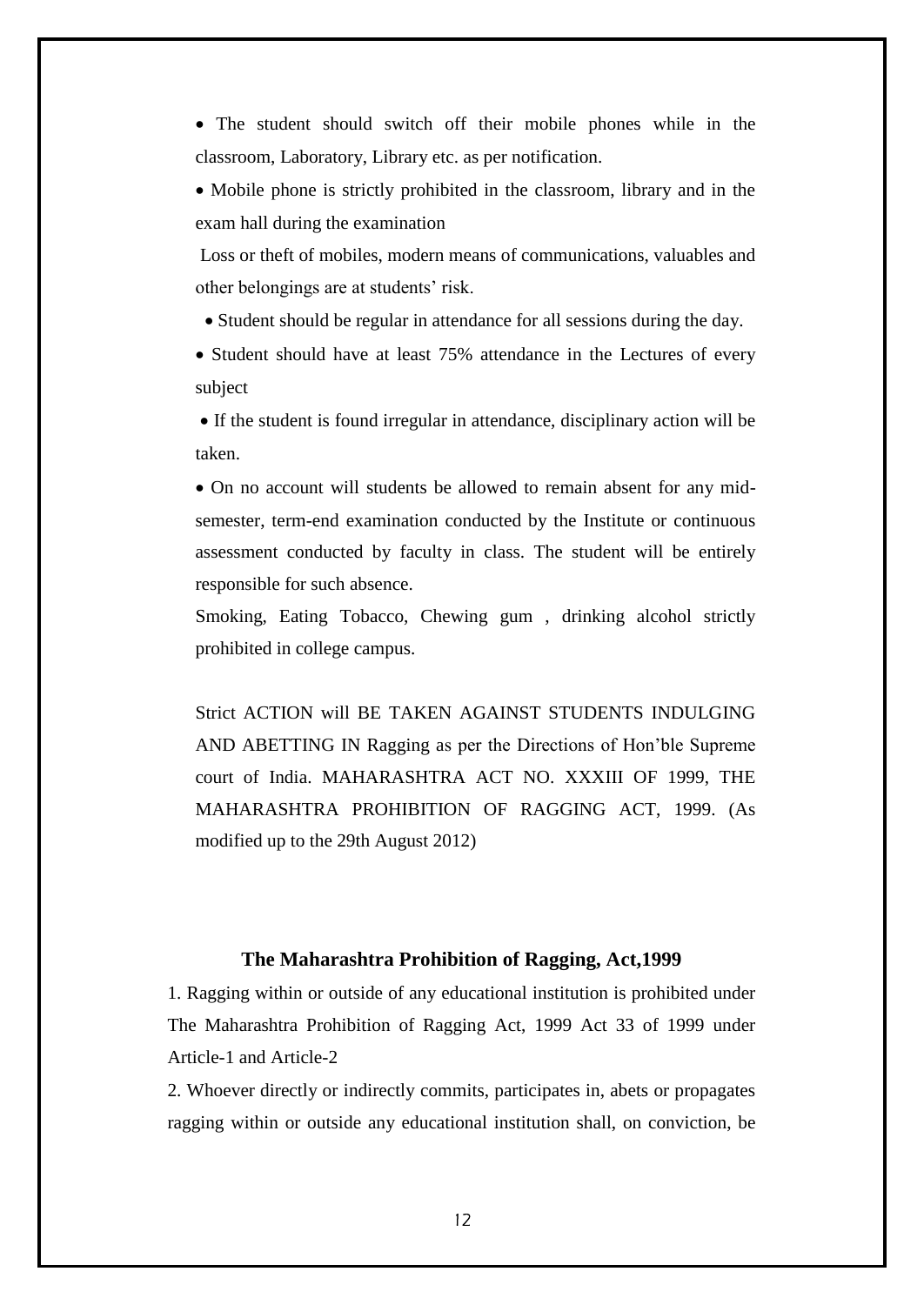punished with imprisonment for a term which may extend to two years and shall also be liable to a fine which may extend to ten thousand rupees.

3. Any student convicted of an offense under section 4 shall be dismissed from the educational institution and such student shall not be admitted in any other educational institution for a period of five years from the date of order of such dismissal.

4. (*1*) Whenever any student or, as the case may be, the parent or guardian, or a teacher of an educational institution complains, in writing, of ragging to the head of the educational institution, the head of that educational institution shall, without prejudice to the foregoing provisions, within seven days of the receipt of the written complaint, enquire into the matter mentioned in the complaint and if, *prima facie,* it is found true, suspend the student who is accused of the offence, and shall, immediately forward the complaint to the Police Station having jurisdiction over the area in which the educational institution is situated, for further action.

#### **CODE OF CONDUCT FOR PARENTS/GUARDIANS**

It is commonly said that a child learns at home and Parents are said to be the first *Guru* of their child. They responsible for inculcating moral values and providing moral training and sound education to their children. In this context, parental support and involvement in the development of their ward in expected in college too, which is their second home. In this context, the college too has prescribed a code of conduct for parents:

- Parents should have contact with the college staff and authorities for student's attendance, academic development, etc.
- The participation of parents is mandatory in parent-teacher meeting
- Parents should give permission for involment of their ward in all college activities
- Parents should pay prescribed fee regularly.
- Parents are required to give an undertaking regarding non indulgence of their ward in ragging attending college and maintaining discipline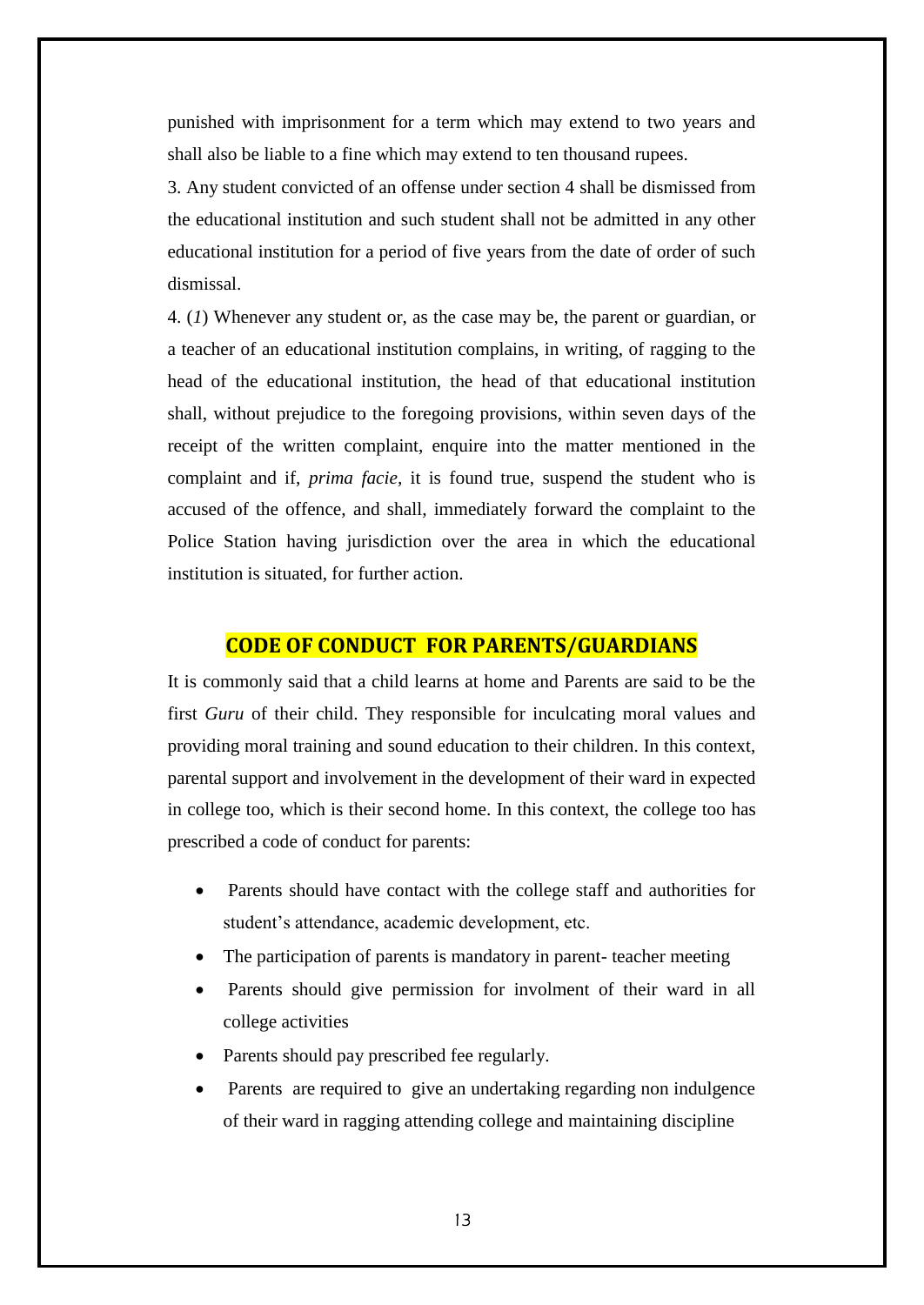#### **CODE OF ETHICS FOR RESEARCH SCHOLARS**

It is the responsibility of all research scholars (staff and students) to ensure no violations of ethics in their research publication like plagiarism, incomplete or faulty data, fabricated results etc. Staff members guiding students for post graduate projects must ensure that students do not work in the should not violate professional concerns like privacy, research ethics, conflicts of interest amongst authors etc.

#### **Dos and Don'ts**

- Submit Original and novel research work to the journals for publication.
- Conduct all research activities in accordance with the accepted standards of our discipline.
- Ensure the accuracy of all data gathered and/or used in our research.
- Report only the correct data, information, and research results in journals, conferences.
- Avoid plagiarism **-**Do Not plagiarize; that is, to present portions of another's report or data as our own

# **Procedures and policies for maintaining and utilizing physical, academic and support facilities**

## **Procedure of purchasing and maintaining books, journals and other facilities by the Library department**

Requirement related to books, journals and other library material is taken from all the heads of the department and faculty members of the college in the beginning of academic year.

 All requirements are reviewed for their possible purchase depending on funds availability, and availability of books in the library etc.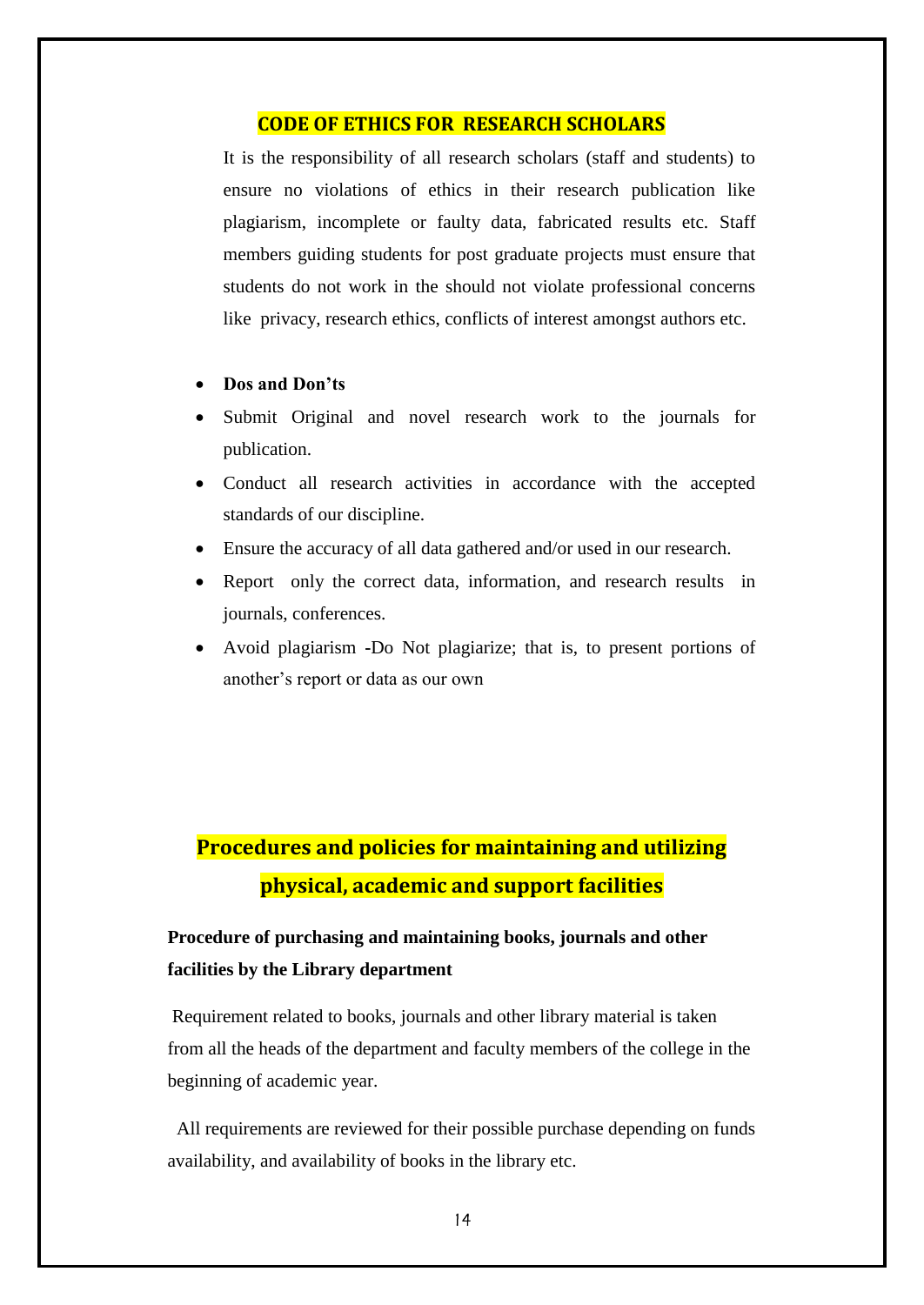Finalized requirements are sent to central store for further process like calling of quotations, comparative statements etc. Once the discount and rates are finalized, the orders are placed to the respective vendor by central store.

 After receiving books, the central store transfers these books to library department.

In the Library these newly received books are recorded in accession register and bill register.

 Library make sure that the books are returned after completion of examination by the students, No dues certificate from library is made mandatory for issuing of transfer certificates and leaving certificates.

Teaching and non teaching faculty are informed to submit the issued books they have issued to library before last working day and then after completion of stock new books are issued as per requirements.

 The process of weeding out of old books, journals and other material is checked and resolved by the library committee in consultation with principal and management.

For long term safeguarding of books pest control of books and other material in library is done on periodical basis.

#### **Procedure of purchasing goods:**

At the end of the academic year and as and when the situation demands,the Heads of different sections / concerned personnel place the demand list as per their requirement to the Central Store of the institute through office sales register.

The Central Store calls for the quotation from different vendors

After comparing quotation, the central store of the institute places the order.

Once the order material received it has been distributed to the respective departments as per their requirements.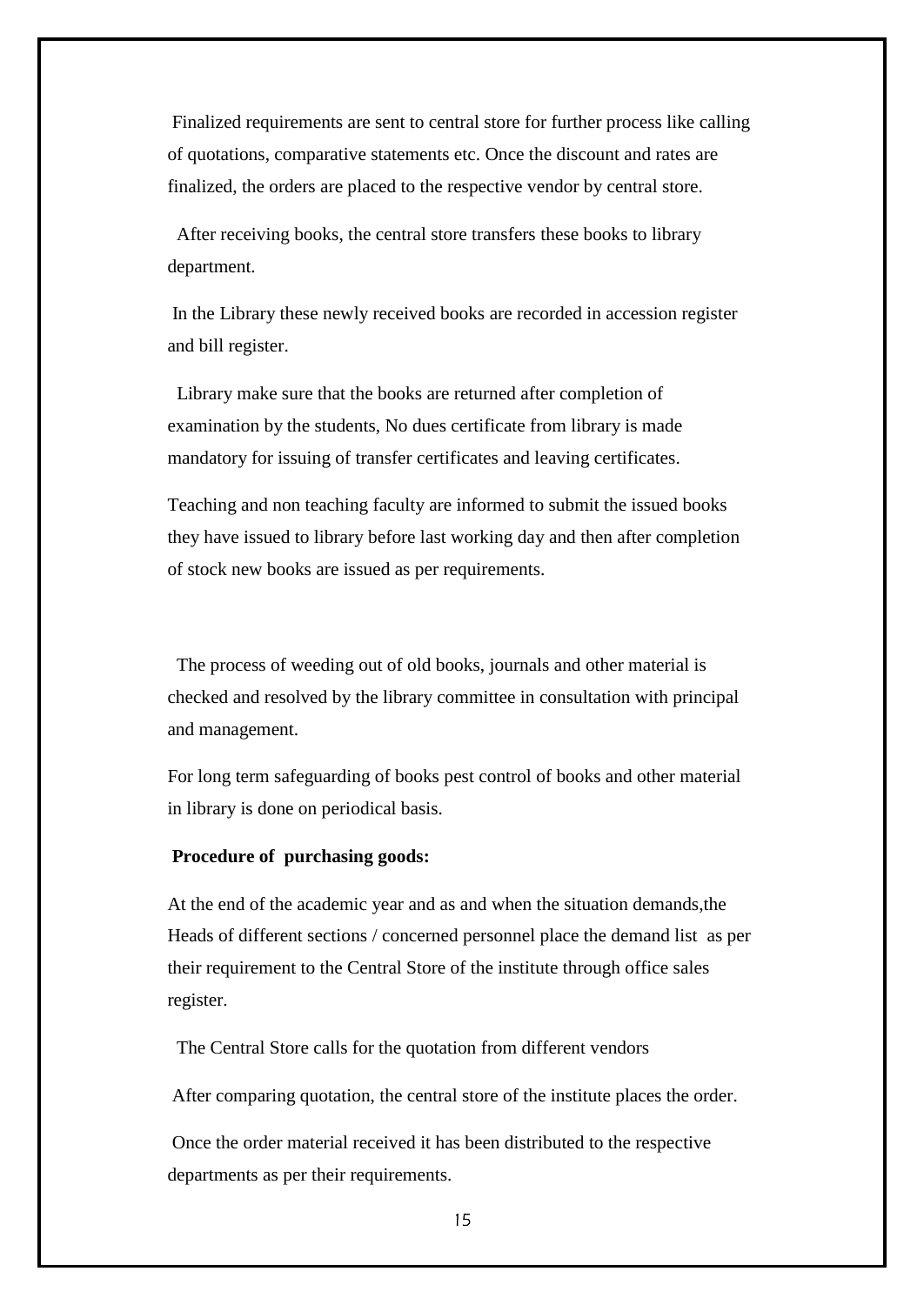#### **Maintenance of Academics and physical facilities**

Maintenance of academics and physical facilities is done on regular basis

Annual contracts has been signed with the following parties in order to maintain the physical infrastructure

- 1. Annual Maintenance Contract with the Generator vendor
- 2. Annual Maintenance Contract with the A.C. vendor
- 3. Duty allotted to the menial staff for maintaining physical infrastructure

Classrooms, laboratories, library and office are maintained by employees of the college. Allotments of classrooms and all other places on the campus is made for each employee for maintenance and concerned staffs work is monitored by office superintendent.

Water tanks supplying potable water to faculty as well as students are cleaned regularly.

Electricity and civil work maintenance is done by S.A.P.D.J institution.

The campus is monitored through surveillance Cameras installed at various places for general safety and maintenance

Computers purchased under various schemes are maintained and repaired through annual Maintenance contract.

#### **Maintenance of sports facilities**

Sports facilities are maintained by sports department with the help of college employee.

Sports and gym facility is maintained through annual maintenance contract.

Note:

Following acts and statutes are adopted as guidelines for procedures, recruitment, promotional policies, Code of Conduct etc.

Pay scales as per UGC & Government of Maharashtra norms.